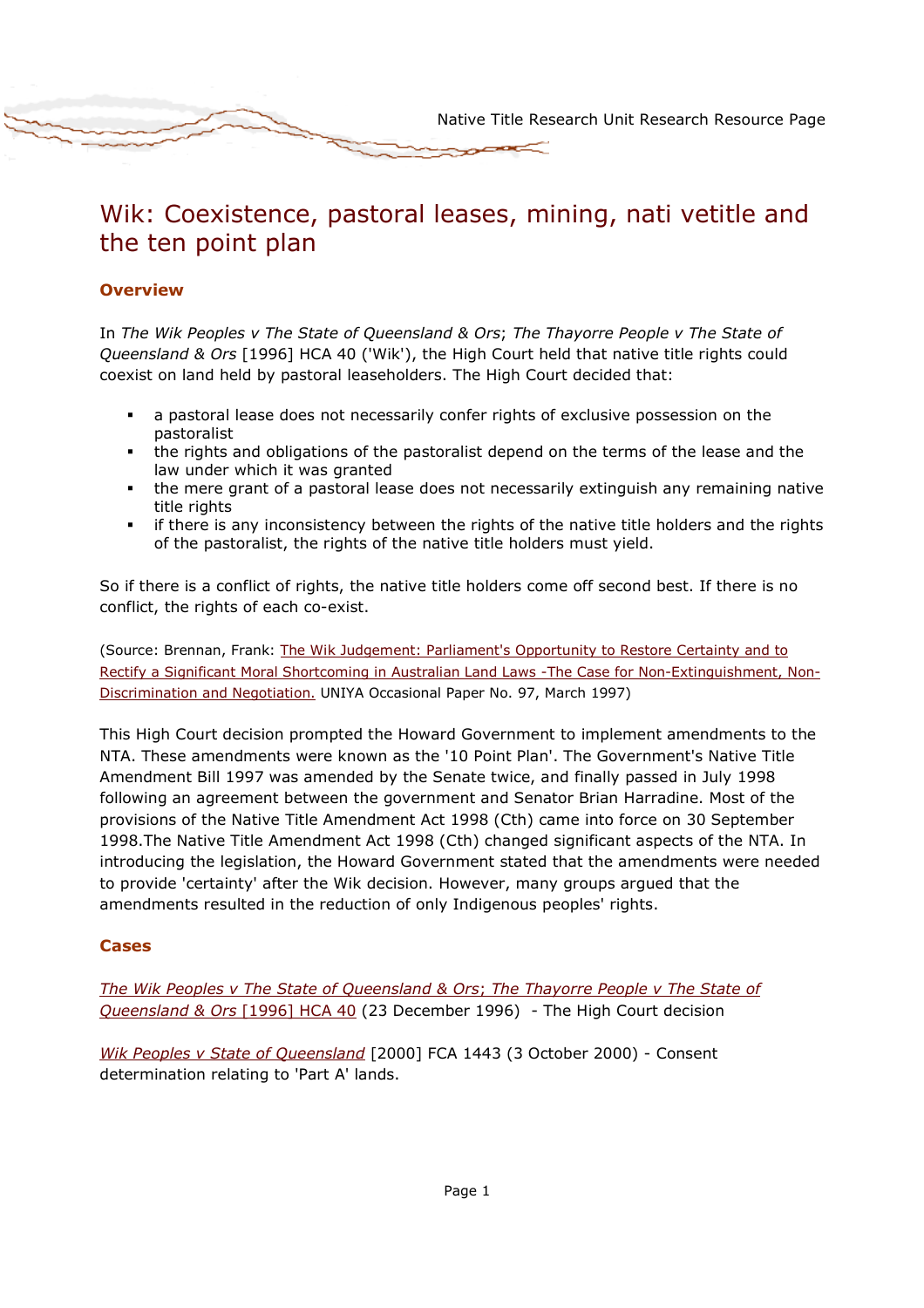

Wik Peoples v State of Queensland (with Corrigendum dated 15 October 2004) [2004] FCA 1306 (13 October 2004) - Consent determination relating to 'Part B' lands.

# Legislation

Native Title Act 1993 (Cth)

Native Title Amendment Act 1998 (Cth)

#### Media

Scaremongering on Wik Bill Should Cease: Law Council of Australia, 28 November 1997

'Wik 10 point plan': Prime Minister John Howard, 1 May 1997.

#### Case note

Kalowski, R. & Gal, D. 1997 Case note: The Wik People v The State of Queensland and Others: The Thayorre People v The State of Queensland and Others (1997) 71 ALJR 173 Southern Cross University Law Review Vol 1 September 1997: 245

## **Background**

The Wik decision arose out of two native title claims in Queensland, by the Wik peoples and the Thayorre people. The claims were over large areas which included a number of pastoral leases, and two special mining leases granted under ratified State Government agreements. The claimants asserted that their native title rights had survived the grant of the pastoral leases, and that the mining leases were invalid. The respondents to the claim asserted that, applying the principles stated by the High Court in Mabo, any native title which might have existed was necessarily extinguished by the grant of the pastoral leases. Justice Drummond in the Federal Court found against the claimants on both issues. The claimants' appeal to the Full Court of the Federal Court was removed to the High Court. The High Court found for the claimants on the pastoral lease issue (by a majority of four judges to three), and found against them unanimously in relation to the special mining leases.

(Source: Hattem van Peter: Native Title after Wik: Where to Now? Murdoch University Electronic Journal of Law, Vol 4, No 1 March 1997)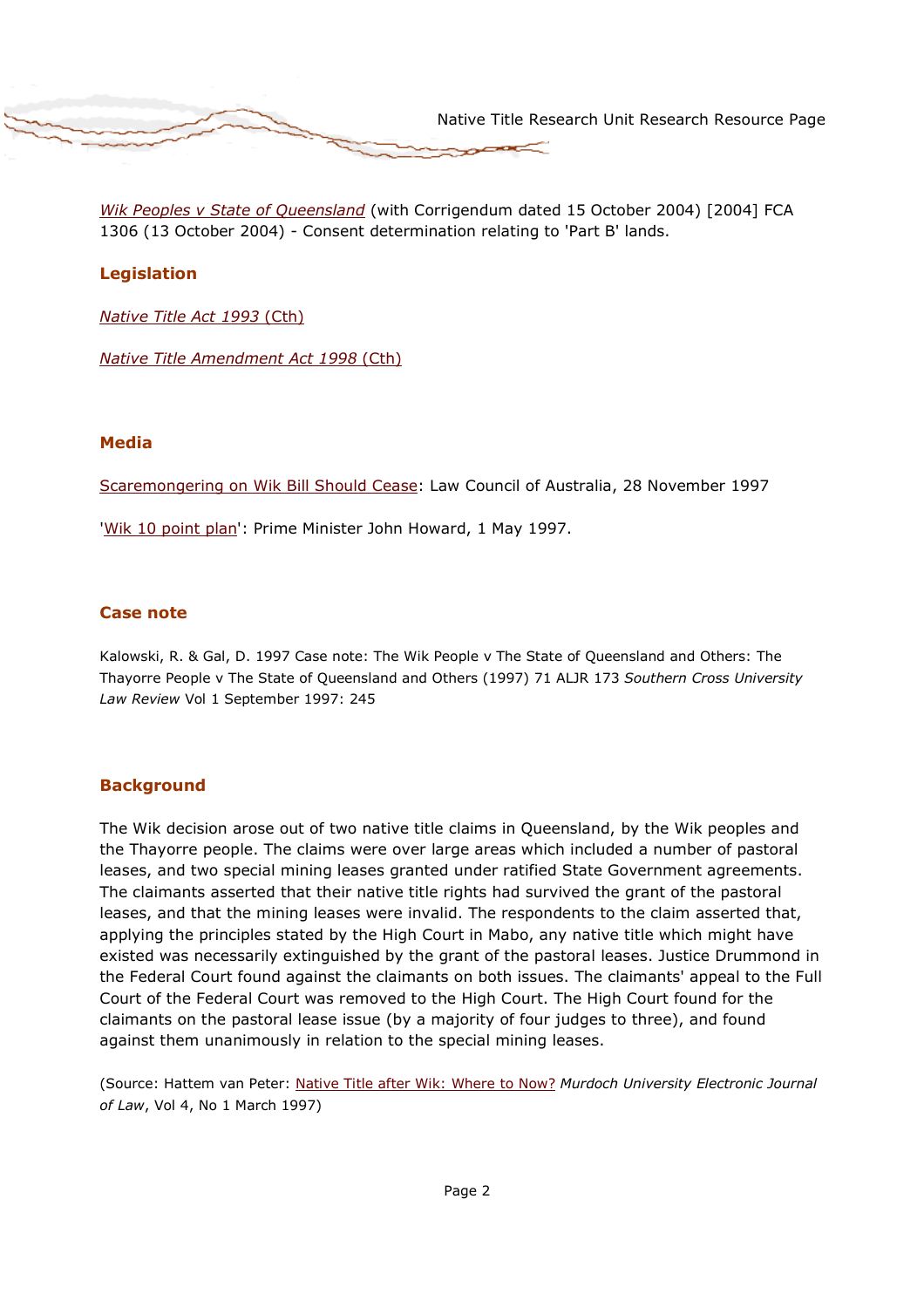## Bibliography

Aboriginal and Torres Strait Islander Commission 1997. The ten point plan on Wik and Native Title: Issues for Indigenous peoples, June.

Aboriginal and Torres Strait Islander Commission 1997. The Native Title Amendment Bill: Issues for Indigenous peoples

Aboriginal and Torres Strait Islander Social Justice Commissioner. 1997. Native Title Report 1997 Human Rights and Equal Opportunity Commission.

Australian Government Solicitor 1997. 'Wik Peoples v Queensland', Legal Practice Briefing, No. 32, 20 May.

Bhuta, N. 1998. 'Mabo, Wik and the art of paradigm management'. Melbourne University Law Review Vol 22.

Boge, C. 2001. 'A Fatal Collision at the Intersection? The Australian Common Law and Traditional Aboriginal Land Rights' in Boge (ed) Justice For All? Lawyers Books Publications.

Brennan, F. 1997. 'The 10-point Losers' Uniya Focus Vol 5 May.

Brennan, F. 1997. 'The Wik Judgement: Parliament's Opportunity to Restore Certainty and to Rectify a Significant Moral Shortcoming in Australian Land Laws -The Case for Non-Extinguishment, Non-Discrimination and Negotiation'. UNIYA Occasional Paper No. 97, March.

Brennan, F. 1999. 'The 1998 Revisiting of Wik and the Ten Point Plan'. Australian Journal of Forensic Sciences, 31:55-76.

Brennan, F. 1997. 'The Wik Judgement-The case for non-extinguishment, non-discrimination and negotiation'. The Sydney Papers Autumn 1997:11

Butt, P., R. Eggleston, P. Lane. 2001. Mabo Wik & Native Title. Federation Press, Leichhardt.

Clarke J. 1997. 'Debating Wik'. Alternative Law Journal Vol 22, No 6 December 1997.

Damania, D. 1998 'The Economic Effects of the Wik Legislation'. Policy, Organisation and Society Issue 15 Summer 98: 172

Del Villar Gim 2004. 'Pastoral Leases and Native Title: A Critique of Ward and Wik'. Bond Law Review Vol 16 2004: 29

Farley, R. 1997. 'Wik - the way forward', Land, Rights, Laws: Issues of Native Title, Vol. 1, No. 13, February.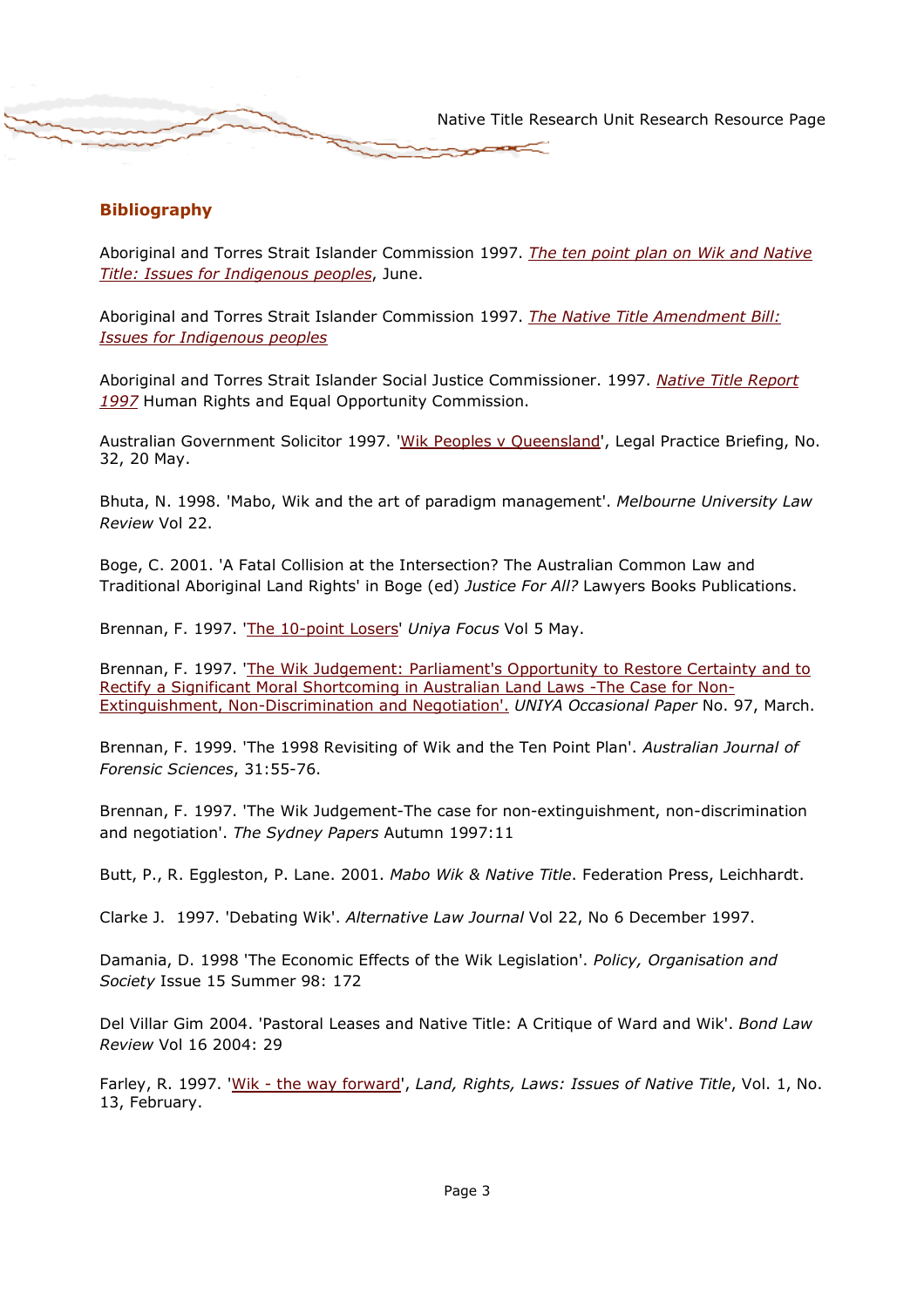Foley, Gary The Road to Native Title: The Aboriginal Rights Movement and the Australian Labor Party 1973 -1996

Fulcher, J 1998. 'The Wik judgement, pastoral leases and colonial office policy and intention in NSW in the 1840s'. Australian Journal of Legal History No. 4 33-56 1998.

Godden, L. 1997 'Wik: Feudalism, Capitalism and the State'. Australian Property Law Journal No 5.

Guest, K. & Clarke, J. 1999 'Submission by Australians for Native Title and Reconciliation (ANTaR) to the Committee on the Elimination of Racial Discrimination pursuant to their request for information concerning the compatibility of the 1998 native title amendments with Australia's obligations under the Convention on the Elimination of All Forms of Racial Discrimination'. March 1999.

Hiley, G. 1997. The Wik Case: Issues and Implications, Butterworths, Sydney.

Hulme QC, S. E. K. 1997 Chapter 12: The Wik Judgement. The Samuel Griffith Society Vol 8, Chapter 12 March.

Kalowski R. & Gal, D. 1997 'Case note: The Wik People v The State of Queensland and Others: The Thayorre People v The State of Queensland and Others (1997) 71 ALJR 173' Southern Cross University Law Review Vol 1 September 1997: 245

Keon-Cohen QC, B. 1997. 'Wik: Confusing Myth and Reality'. University of New South Wales Law Journal Vol 20 No. 2 1997: 517

Lane, P 2000. 'Wik and the Western Division: Anderson v Wilson'. Indigenous Law Bulletin Vol.4 No.30.

Love, M. 1997. 'Lighting the Wik of Change', Land, Rights, Laws: Issues of Native Title, Vol.1 No.14, March.

MacDonald 1996.'The Wik Decision-Some Implications for land use and land management'. The Australasian Journal of Natural Resources Law and Policy Vol. 3 No. 2.

McNeil, K. 1997. 'Co-Existence of Indigenous and Non-Indigenous Land Rights: Australia and Canada Compared in Light of the Wik Decision' Indigenous Law Bulletin Vol. 4 No.5

Meyers, Gary D. 1999. 'In the wake of Wik: Old dilemmas, new directions in native title law', National Native Title Tribunal, Perth.

National Indigenous Working Group on Native Title. 1997. Coexistence Negotiation and Certainty: The Indigenous Position in Response to the Wik Decision and the Government's Proposed Amendments to the Native Title Act (1993). April 1997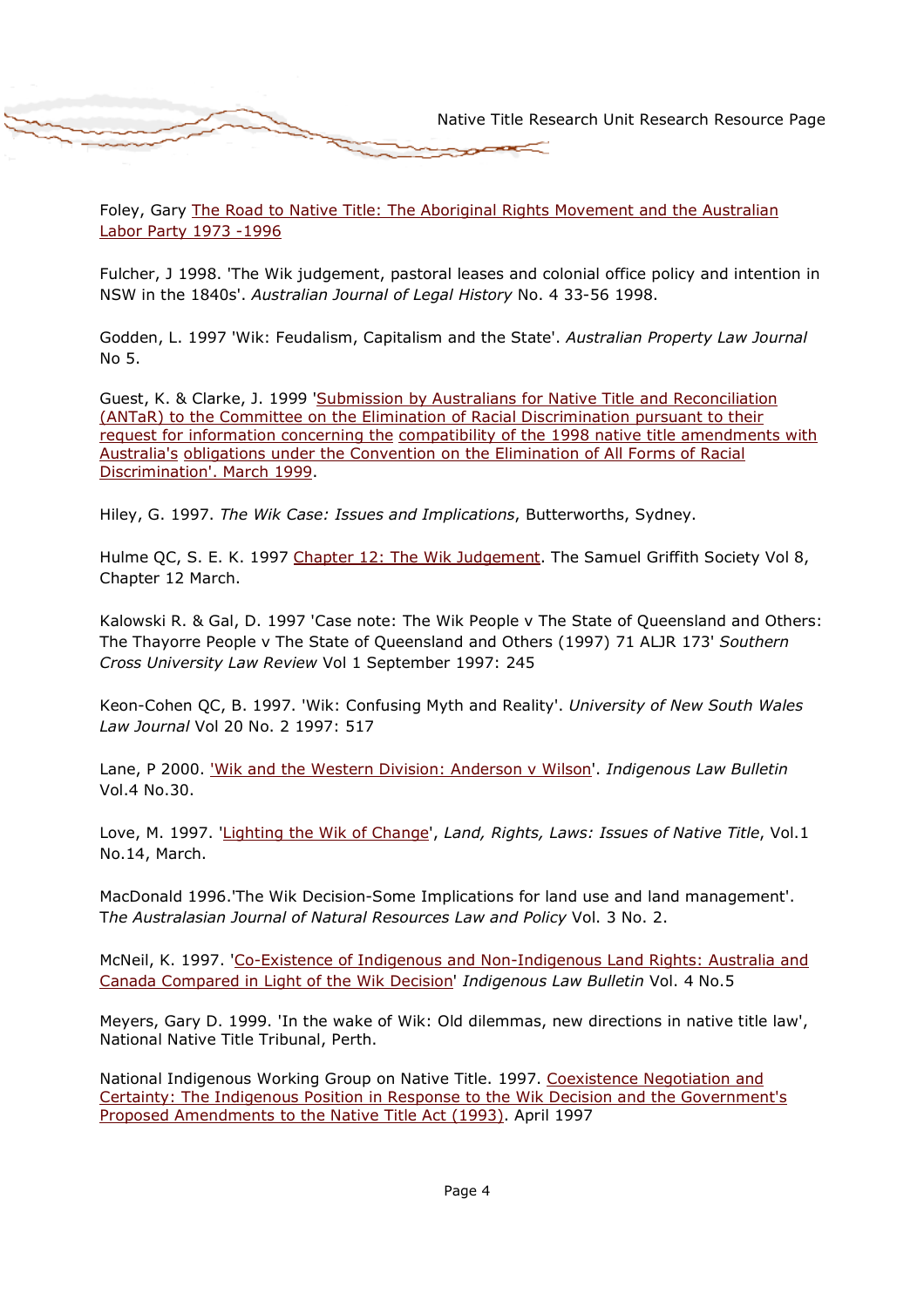O'Connor, Pam: Wik - No cause for extinguishment Action For Aboriginal Rights Website

Reilly, A. 2002. 'From a Jurisprudence of Regret to a Regrettable Jurisprudence: Shaping Native Title from Mabo to Ward' Murdoch University Electronic Journal of Law Volume 9, Number 4 (December 2002)

Robbins, J. 1998 'Swinging the Pendulum back on Wik: A Response to the Prime Minister's Speech to the Nation'. Policy, Organisation and Society Issue 15 Summer 98: 155

Russell, D. 1997 'Wik: The Aftermath'. The Sydney Papers Spring 1997: 131

Strelein, L. 2001. 'Conceptualising Native Title', University of Sydney Law Review, Vol. 23, No. 1, March.

Tucker, D. 1998. 'Litmus-Testing Judicial Authority: Comparing the Wik Peoples and Thayorre People v The State of Queensland and United Steelworkers of America v Weber.' Sydney Law Review Vol 20:244 1998

van Hattem, P. 1997. 'Native Title after Wik: Where to Now?' Murdoch University Electronic Journal of Law, Vol 4, No 1 March 1997.

Viner, I. 'The Wik 10-point plan: a plan for racial discrimination'. Australian Rationalist Number 45

#### Useful websites

Agreements, Treaties & Negotiated Settlements Database: Wik Peoples v State of Queensland [2000] FCA 1443 (3 October 2000)

Australians for Native Title and Reconciliation: The Ten Point Plan and the 1998 Native Title Act Amendments

Australian Politics (www.australianpolitics.com) Sydney Morning Herald Newspaper Archive -Wik Articles (A registration fee is charged to read the articles but headlines and dates are available.)

Forum of the University of New South Wales Law Journal, 'Wik: The aftermath and implications', Vol. 3, No. 2, 1997:

- Tony Abrahams, Foreword
- Richard Bartlett, Is Equality Too Hard For Australia?
- Simeon Beckett, The Impact of Wik on Pastoralists and Miners
- Daniel Gal, An Overview of the Wik Decision
- Bryan Keon-Cohen, Wik: Confusing Myth and Reality
- Mark Love, Implications of Wik for Company Directors
- Garth Nettheim, Wik: On Invasions, Legal Fictions, Myths and Rational Responses